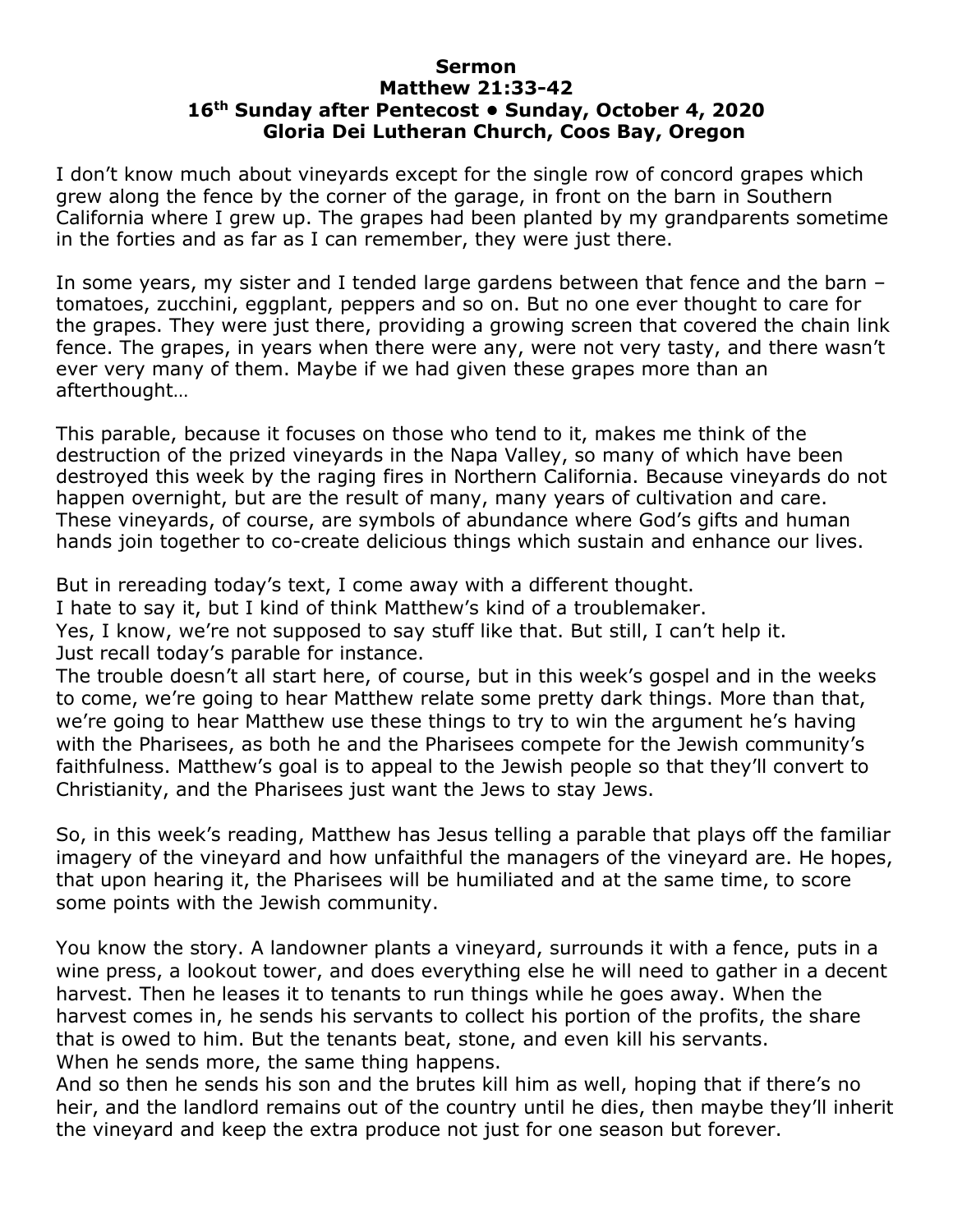Seriously? That's what they thought would happen? In what world?

It's an outrageous scheme, and I wonder how these stupid tenants ever thought they were going to get away with it. I mean, they're kind of guys who try to evade the police by speeding away — don't they realize that they'll never get away from the endless reinforcements, not to mention the helicopters? It's craziness!

Do these tenants think they'll get away with murder? The way Jesus tells the story, it seems to think they do. Because after telling this parable, Jesus, asks the critical question: "When he owner of the vineyard returns, what will he do to those tenants?"

And then, right on cue, the Pharisees and the chief priests fall for the trap, hook, line, and sinker and respond as if they're the straight men in a comedy routine. "The owner will put those wretches to a miserable death, and lease the vineyard to other tenants who will give him the produce at the harvest time."

That opens up the opportunity for Jesus to explain the punch line of this dark joke. Ha ha, joke's on you, religious authorities.

Because once they get the joke, they want to get Jesus. Literally. And they begin to look for ways to kill him.

It looks like Matthew is trying to get us to realize who the bad guys are in his gospel, as if we hadn't figured it out yet. He wants to make sure that we know the Pharisees have it out for Jesus, so he can get on with telling the rest of his story of Jesus. And it wouldn't be a bad thing if he could influence some of those undecided to see the Pharisees for who they are and convert to following Jesus!

The trouble is, one of the outcomes of Matthew's allegations about the Pharisees is that after a couple of centuries of bolstering up the faithful, this story started to be used to fan the flames of anti-Semitism. A friend of mine recently said, "I think that Matthew's point in this week's gospel was, 'you killed Jesus, so you are going to get yours, you nasty so and sos.'"

So, then, how are we *supposed* to read this story? After all, this is Holy Scripture we're talking about, *and at the same time* we realize that this story, in particular, has indeed been used against the Jewish people for centuries.

Well, whatever is going on with Matthew, I still think he can't quite help but address the good news of Jesus. He just can't help it. Take this parable, for instance. It's kind of crazy, when you think about it. Why on earth do these stewards think that they're going to inherit the vineyard?

It's not as if the landlord has disappeared. He's sent servants, and more servants, and then his son. Who's to say he doesn't have another son, or more servants, or an army, or a helicopter, or at least a gang of thugs at his disposal to take care of these tenants. They're crazy, just like all the other crooks who create pyramid schemes, thinking they can get something for nothing.

But think about it. The tenants aren't the only crazy ones in this story…